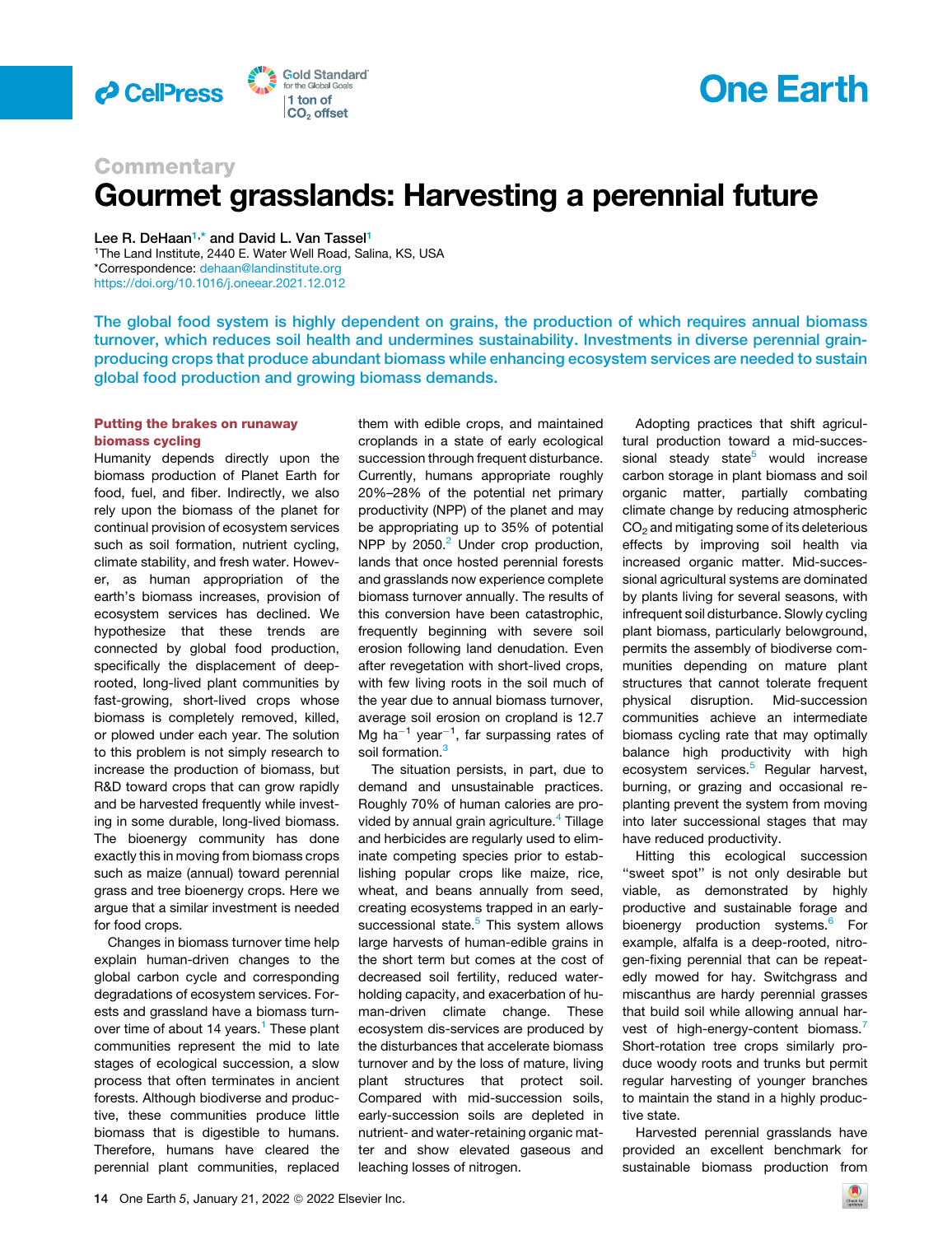## **One Earth Commentary**

## *d* CellPress

<span id="page-1-0"></span>



Top panels represent flows into and out of the systems, while the bottom panels represent standing stocks in the systems. Rectangle size in the right panels represents size of the flow or stock relative to the wheat system at left. Note that root carbon in the wheat system turns over annually, so for some portions of the year standing stock of live root biomass is zero.

mid-successional systems [\(Figure 1\)](#page-1-0). Glover et al. compared paired sites with annual wheat production fields adjacent to native perennial grasslands from which the aboveground biomass was harvested as hay annually.<sup>[8](#page-3-7)</sup> Over 75 years, grassland harvest resulted in nitrogen removal similar to harvest of wheat. Despite similar nitrogen export and no fertilizer, the grassland system maintained 4 Mg ha<sup>-1</sup> more total soil nitrogen. Furthermore, the grassland system maintained 43 Mg  $ha^{-1}$  more soil organic carbon than annual wheat production. Wheat production required 11.75 times the energy input of the grassland production system, with 60% of in-field energy use in wheat due to nitrogen fertilizer. The root biomass, 6.7 times greater than wheat and present year-round in the grassland, is likely the driving force behind the efficient carbon and nitrogen cycling in the grassland system.

The profound conservation benefits resulting from perennial cover were used to justify policy establishing the US Conservation Reserve Program in 1985 and sustaining it to the present day. In 2007, the program paid for non-harvested vegetative cover (mostly perennial species) on 14.9 million hectares in the USA. $<sup>6</sup>$  $<sup>6</sup>$  $<sup>6</sup>$  Is this</sup> story too good to be true? Biodiverse grasslands from which humans can perpetually extract huge quantities of protein and carbohydrate without seeming to reduce their ability to produce these goods in the future? What's the catch?

The catch is that humans cannot efficiently consume hay, even though it is a rich source of plant protein, and we cannot digest or metabolize the most abundant carbohydrates in hay. Ruminant mammals can digest cellulose, but they also metabolize a large proportion of the energy before humans get a chance to obtain energy from meat or dairy products. Mid-successional systems that meet human demand and requirements for food remain an outstanding challenge.

### Human food from novel midsuccessional agro-ecosystems

Humans are consummately adaptable. We do not foresee our species giving up on a promising new opportunity simply because we inherited teeth, alimentary canal, and digestive enzymes that are poorly adapted to eating grass and forbs. Indeed, several innovative new crops and technologies have been proposed to permit the production of abundant food from mid-successional systems [\(Table 1\)](#page-2-0). Given adequate research investment, any one or a combination of these approaches could one day largely replace annual grains as the primary source of human calories.

#### The biorefinery

The ''biorefinery'' has been proposed to convert mid-successional biomass into a form that is directly edible for humans.<sup>[9](#page-3-8)</sup> The biochemical and engineering challenges are daunting: anti-nutritive factors must be eliminated, proteins concentrated, and abundant indigestible molecules such as cellulose must be converted into digestible starches and sugars, with the outcome palatable. Conceptually, we could view this option as the evolution of an artificial rumen that enables humans to become leaf-eaters. Therefore, we know that it is biophysically possible for mammals (and their microbiome) to subsist on leaves. The chemical pathways are known and enzyme manipulation is standard practice in biotechnology, but to be ecologically and economically viable, biorefined food from perennial biomass would need to be produced at lower energetic and environmental cost than naturally grown food. Furthermore, the healthfulness and acceptability of such food in society remains an open question. However, the enthusiasm currently developing around plant-based and lab-cultured meat products does provide some indication that biorefined foods have potential for broad acceptance. Clark and Fabien proposed that processing in biorefineries could be simplified by developing plant strains that produce a greater proportion of desirable feedstock.<sup>9</sup> The next approach takes this recommendation to its logical conclusion.

### Perennial grain systems

Many of the annual grain crops that feed humanity have perennial relatives that live for numerous years and are at home in mid-successional ecosystems. For example, wheat, sorghum, and sunflower can be hybridized with hardy perennial relatives. For nearly a century, the idea has been circulating among plant breeders and geneticists to use wide hybridization or even more advanced methods to combine the long-lived perennial nature of these wild relatives with the high capacity of domestic grain crops to produce human-edible food. Early efforts, such as developing perennial wheat beginning in the 1920s, ended in frustration, perhaps due to the unavailability of modern tools to study the complex interactions that occur between the chromosomes and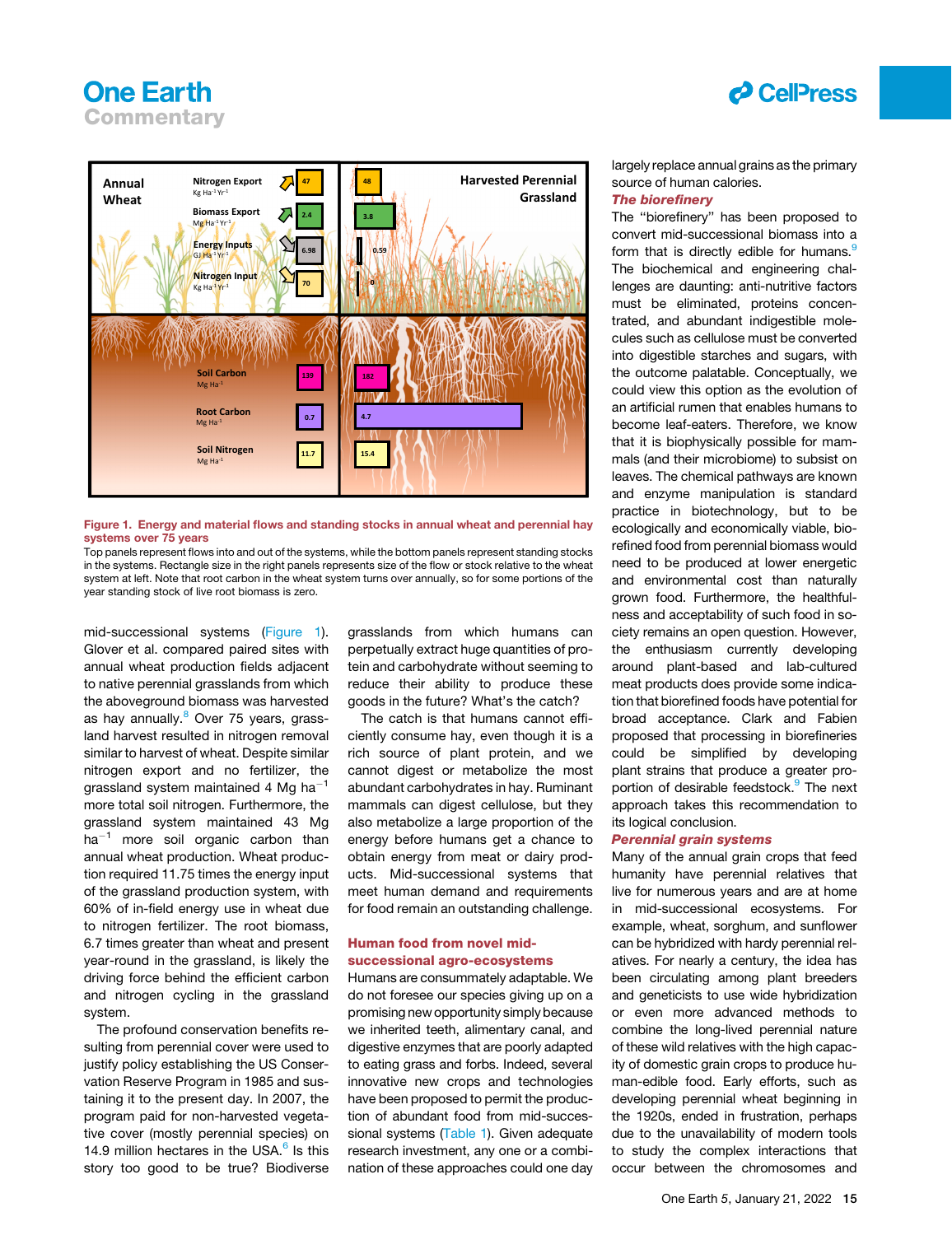### *d* CellPress

### **One Earth Commentary**

<span id="page-2-0"></span>Table 1. Relative strengths and weaknesses of annual grain crop production compared to alternative approaches using perennial species

|                                                                                                                     |                                     | Annuals and                 |                                |                                    |                                   |
|---------------------------------------------------------------------------------------------------------------------|-------------------------------------|-----------------------------|--------------------------------|------------------------------------|-----------------------------------|
|                                                                                                                     | Annual grain crops                  | perennial ground<br>covers  | Perennial grain crops          | Biomass crops and<br>biorefineries | Tree staple crops                 |
| Ecological<br>succession                                                                                            | early                               | mid                         | mid                            | mid                                | mid to late                       |
| R&D status                                                                                                          | many cultivars,<br>globally adopted | promising on-farm<br>trials | early commercial<br>production | conceptual, futuristic             | constrained to<br>specialty crops |
| Minimum time to<br>widespread adoption                                                                              | none                                | years                       | decades                        | many decades                       | many decades                      |
| Harvest technology                                                                                                  | standard                            | standard                    | standard                       | standard                           | expensive                         |
| Need for dietary<br>change                                                                                          | none                                | none                        | little                         | extreme                            | large                             |
| Crop establishment<br>period                                                                                        | short                               | short                       | short to medium                | short to medium                    | long                              |
| New research<br>investment required                                                                                 | none                                | \$                          | \$\$\$                         | \$\$\$\$                           | \$\$\$\$                          |
| System biodiversity                                                                                                 | $\overline{\phantom{m}}$            | $\ddot{}$                   | $++$                           | $^{+++}$                           | $++$                              |
| Soil carbon/soil<br>health                                                                                          |                                     | $^{+}$                      | $+++$                          | $+++$                              | $+++$                             |
| <b>Efficient nutrient</b><br>cycling                                                                                |                                     | $\ddot{}$                   | $^{+++}$                       | $^{+++}$                           | $+++$                             |
| With sufficient investment, any of these techniques could fill the current role of annual grains in the human diet. |                                     |                             |                                |                                    |                                   |

genes of different species when they are intermated . Sterility has been common, and plants with longevity and high grain yield were elusive, suggesting to some that the energetic cost of reserving resources for perennial regrowth may preclude simultaneous abundant grain production.

However, in a recent breakthrough, perennial rice, developed by hybridizing annual rice with the perennial relative *Oryza longistaminata*, yielded grain equivalent to annual rice in quality and quantity while surviving for multiple harvests.<sup>1</sup> Regrowing perennial rice can save farmers about half the usual cost of purchased inputs in the regrowing seasons, in part due to reduced tillage and fertilizer. Therefore, this perennial grain has shown potential to reduce tillage and other inputs derived from fossil fuels while maintaining similar output of food. And this system is appealing to farmers because it has enhanced profitability. It is striking to find an agricultural practice that greatly enhances both profitability and sustainability without requiring government subsidies or specialty pricing.

In addition to rice, programs are underway to develop perennial grains via wide hybridization with wheat and grain sor-ghum, and others are possible.<sup>[4](#page-3-3)</sup> Another approach to developing perennial grain crops is to domesticate wild perennials, and programs in the legume, sunflower, and grass families are ongoing. Modern genetic tools are particularly relevant to these efforts, potentially achieving in a decade or two what took our ancestors centuries to accomplish. Genomic selection uses statistical predictions based on abundant genetic markers to allow selection at the seedling stage, eliminating the drawback of long time frames for breeding perennials.<sup>[11](#page-3-10)</sup> Continued innovation in DNA sequencing and phenomic technologies is making new domestication projects more affordable. Genome editing techniques may be even more powerful, producing plants with domestic phenotypes in just a few years by editing corresponding genes in wild perennials to obtain the function of known domestication genes in annual crops.<sup>12</sup> As knowledge of genes controlling perenniality and domestication traits builds, numerous perennial species may be rapidly domesticated for a wide array of production environments and human uses.

#### Perennials intercropped with annual grains

One approach to bring the benefits of perennials to annual crop production systems in the near term is to grow perennial species alongside annual grain crops. Growing strips of perennial herbaceous plants within crop fields provides numerous benefits to water quality, soil conservation, and wildlife habitat. Woody perennials also have been successfully integrated for conservation purposes. However, these methods require the farmer to remove roughly 10% of each field from direct production of human-edible crops.

A technique that is rapidly gaining attention and research investment is to establish dense stands of long-lived lowgrowing species within grain-producing fields to enhance soil quality and regenerate water, carbon, and nutrient cy-cles.<sup>[13](#page-3-12)</sup> These perennial ground covers can also contribute economically through nitrogen fixation (with legumes) or the production of forage for livestock. However, the system will require fine-tuning to prevent yield loss through competitive growth of the perennial cover crop, and it remains to be seen if the short-rooted perennial grasses and legumes currently favored for this purpose produce sufficient mature below-ground biomass to perform a full range of ecosystem services, including carbon storage.

### Expanded tree cropping

Numerous tree species produce fruits and nuts that are nutritious and flavorful.